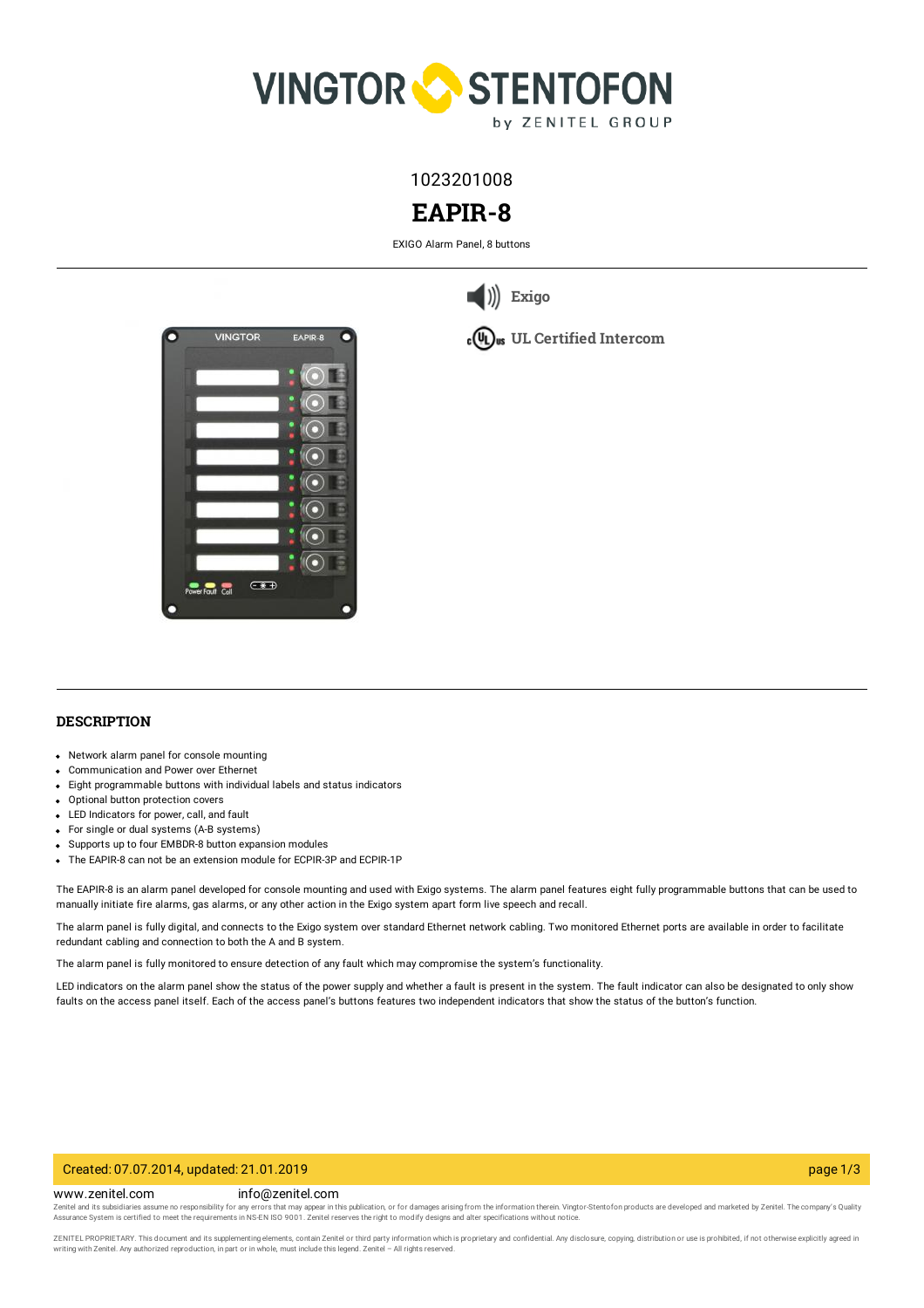#### **SPECIFICATIONS**

| <b>MECHANICAL</b>       |                                                                                 |
|-------------------------|---------------------------------------------------------------------------------|
| Dimensions (HxWxD):     | 144 x 96 x 41.5 mm                                                              |
| Weight:                 | 500q                                                                            |
| Mounting:               | Flush mount, in-console, desktop or on-wall (requires optional back box EMBR-1) |
| Color:                  | Black                                                                           |
| <b>ENVIRONMENTAL</b>    |                                                                                 |
| Operating temperature:  | -10 °C to +60 °C                                                                |
| Operating humidity:     | 10% to 95% (non-condensing)                                                     |
| Storage temperature:    | -40°C to +70°C                                                                  |
| Storage humidity:       | 10% to 95% (non-condensing)                                                     |
| Air pressure:           | 600 hPa to 1300 hPa                                                             |
| IP rating:              | $IP-32$                                                                         |
| <b>ELECTRICAL</b>       |                                                                                 |
| PoE:                    | 2 x RJ45, Mode A (in-line) or Mode B (spare pair)                               |
| Nominal voltage:        | According to IEEE 802.3af, class 0                                              |
| Auxiliary DC power:     | $VNOM = 24 VDC$ , $VMIN = 16 VDC$ , $VMAX = 48 VDC$                             |
| Power consumption:      | $PNOM \le 2 W$ (idle), $PMAX = 8 W$                                             |
| Digital inputs/outputs: | 6 (configurable input/output/LED-driving)                                       |
| Relay outputs:          | 2 (250VAC/200VDC, 2A, 60W)                                                      |
| <b>NETWORK</b>          |                                                                                 |
| Ethernet                | 2 x RJ45                                                                        |
|                         | 10BASE-TX, 100BASE-TX, Auto negotiation, Auto MDIX                              |
| <b>CERTIFICATIONS</b>   |                                                                                 |
| Immunity:               | EN 60945, EN 50130-4, EN 61000-6-1, EN 61000-6-2, EN 55103-2, FCC-47 part 15B   |
| Emissions:              | EN 60945, EN 50130-4, EN 61000-6-3, EN 61000-6-4, EN 55103-1, FCC-47 part 15B   |
| Safety:                 | UL 60950-1, cUL 60950-1, CB to IEC 60950-1                                      |
|                         |                                                                                 |

### **TECHNICAL DIMENSIONS**



# Created: 07.07.2014, updated: 21.01.2019 page 2/3

#### www.zenitel.com info@zenitel.com

Zenitel and its subsidiaries assume no responsibility for any errors that may appear in this publication, or for damages arising from the information therein. Vingtor-Stentofon products are developed and marketed by Zenite

ZENITEL PROPRIETARY. This document and its supplementing elements, contain Zenitel or third party information which is proprietary and confidential. Any disclosure, copying, distribution or use is prohibited, if not otherw